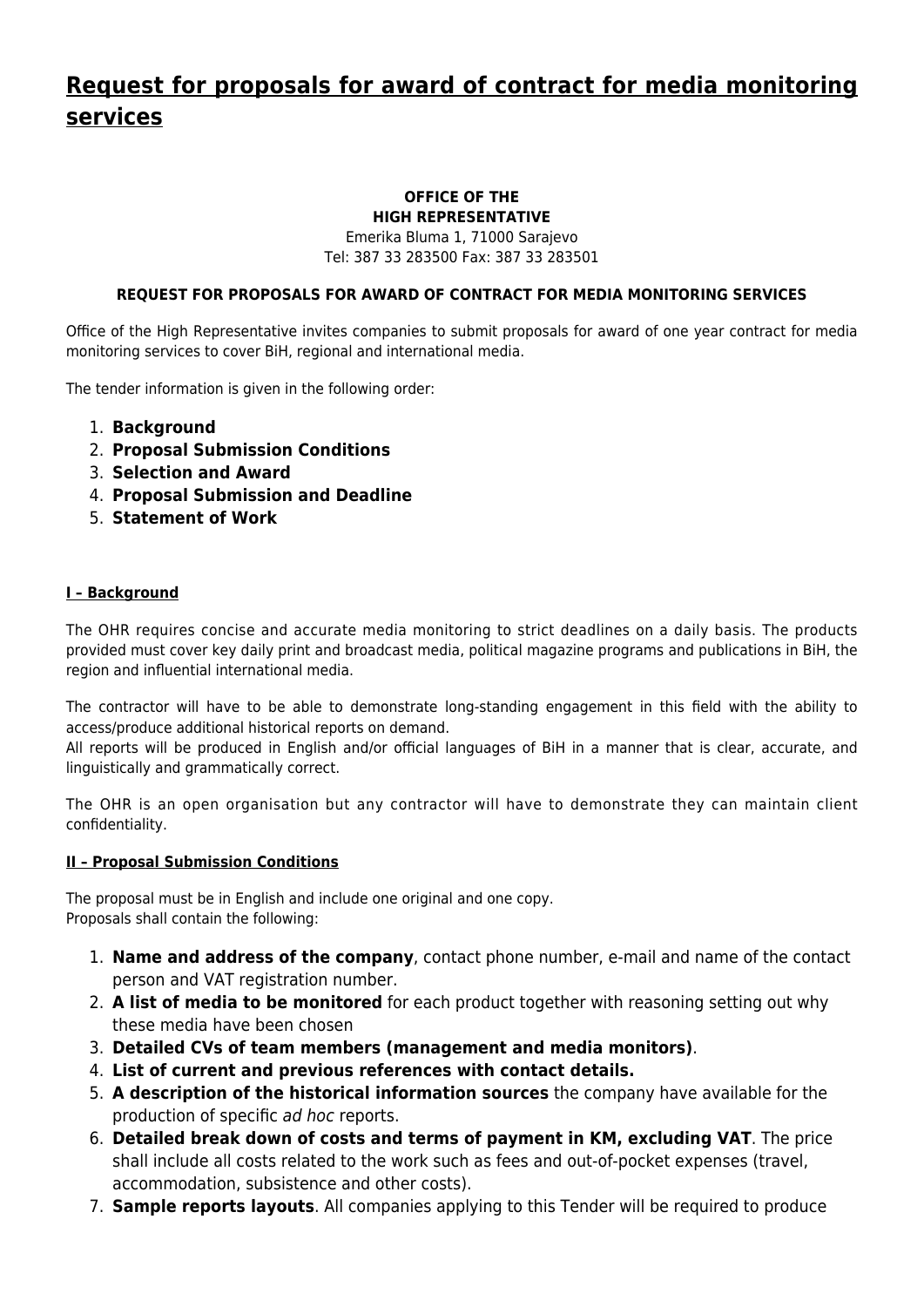and submit to the OHR one "Morning report", one "Afternoon report" and two ad hoc reports free of charge as examples of their work. Those reports will be used only as part of evaluation of bids. Companies will be contacted on 12th June 2014 with instruction how to submit those sample reports.

- 8. The proposal must be valid for acceptance for 60 days, and the price fixed for the duration of the contract.
- 9. OHR will pay VAT in accordance with the Law on VAT.
- 10. The winning company will be able to use one office in OHR building with internet access and telephone lines free of charge.

# **III – Selection and Award**

The proposals will be considered by the OHR against the stated professional experience of key team members, cost, list of current and previous experiences, sample report layouts and any other relevant elements. The OHR may wish to interview bidders.

Contract will be awarded to the most economically advantageous proposal in terms of:

- Cost. Weighting: 40%.
- CV of key team members. Weighting: 10%.
- Sample reports. Weighting: 40%.
- References. Weighting: 10%.

OHR reserves the right to enter into negotiations with any bidder or to end the Tender without awarding the contract. OHR will not bear any costs of bidders related to preparation of proposal.

### **IV – Proposal Submission and Deadline:**

The proposal should be in sealed envelope, clearly marked "MEDIA MONITORING TENDER" and delivered **NO LATER than 12th June 2014 by 12:00 hours to the following address:**

> OHR Head of Logistics Emerika Bluma 1 71000 Sarajevo, Bosnia and Herzegovina

#### **Questions:**

We believe you have all the information necessary to prepare your proposal, but any questions or requirements for clarification, should be in writing only to the Head of Logistics on e-mail: [tender@ohr.int,](http://www.ohr.int/mailto:tender@ohr.int) and not to other officers of OHR. It is in all bidders interest to register their intention to bid so that everyone may receive answers to any questions put by other bidders. Please address this registration to e-mail: [tender@ohr.int](http://www.ohr.int/mailto:tender@ohr.int).

# **V – Statement of Work**

#### **General requirements**

As a rule reports will be produced in English language. If tasked the contractor will produce reports in the official languages of BiH.

In order to produce these products the contractor will monitor at least nine daily papers and six weekly magazines. The contractor will also monitor six prime time evening news broadcasts from across BiH.

Reports will include headlines of articles covered, and translations of key quotations from politicians and others features in the reports that are of OHR interest. The reports will indicate in which each news item is published/broadcast. In the case of the print media the briefs will give the page reference and the author, in the